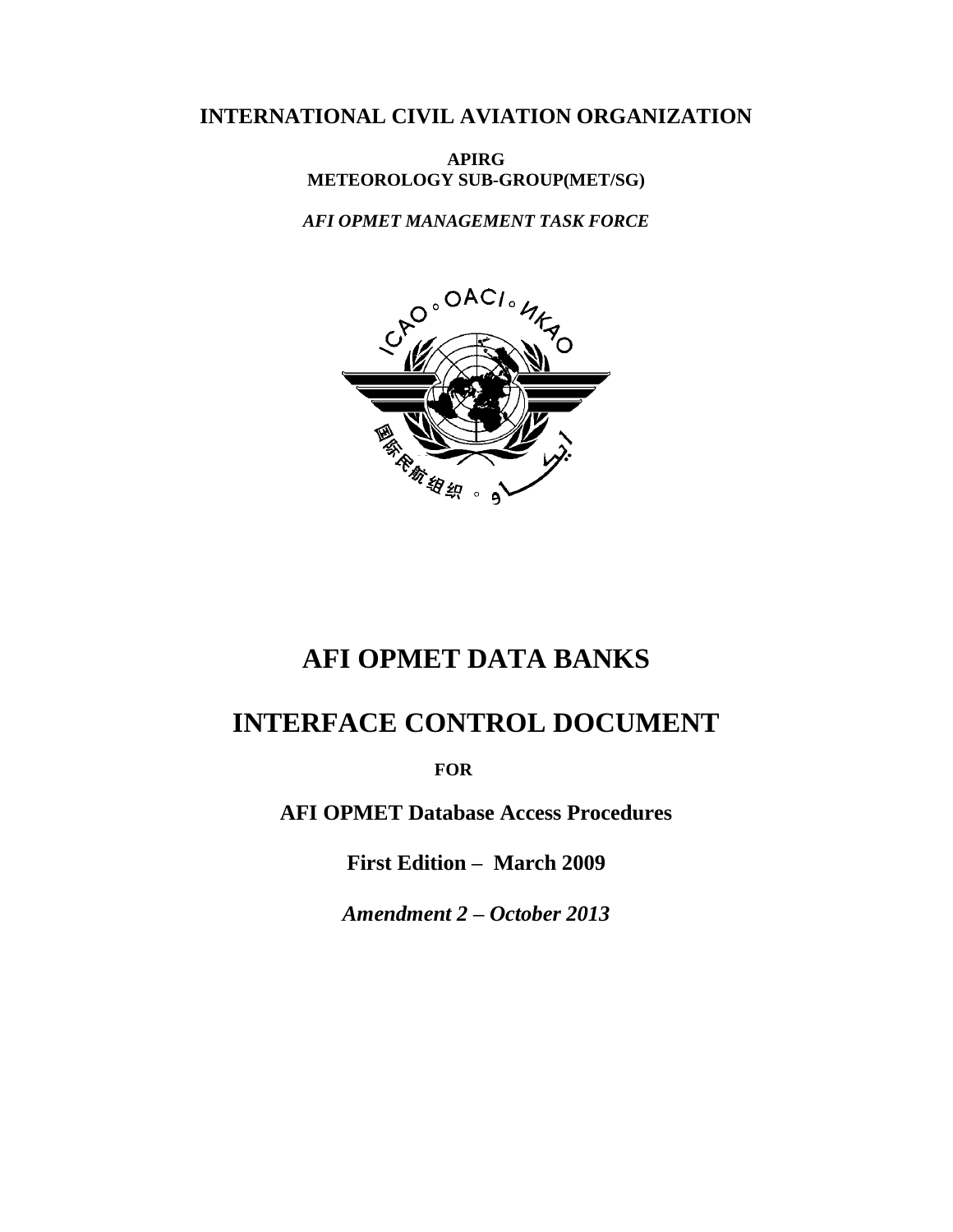Record of amendments

Inscription des amendements

AFI ICD – 1ST EDITION -

# ICD AFI – 1ERE EDITION -

| Amendment No.<br>Amendement No. | Dated<br>En date du      | In force from<br>En vigueur à partir du | Entered by<br>Inscrit par           |
|---------------------------------|--------------------------|-----------------------------------------|-------------------------------------|
| $\,1\,$<br>$\overline{2}$       | 01/07/2011<br>01/07/2013 | 01/08/2011<br>15/10/2013                | $\rm{RO/MET}$<br>MET/SG Secretariat |
|                                 |                          |                                         |                                     |
|                                 |                          |                                         |                                     |
|                                 |                          |                                         |                                     |
|                                 |                          |                                         |                                     |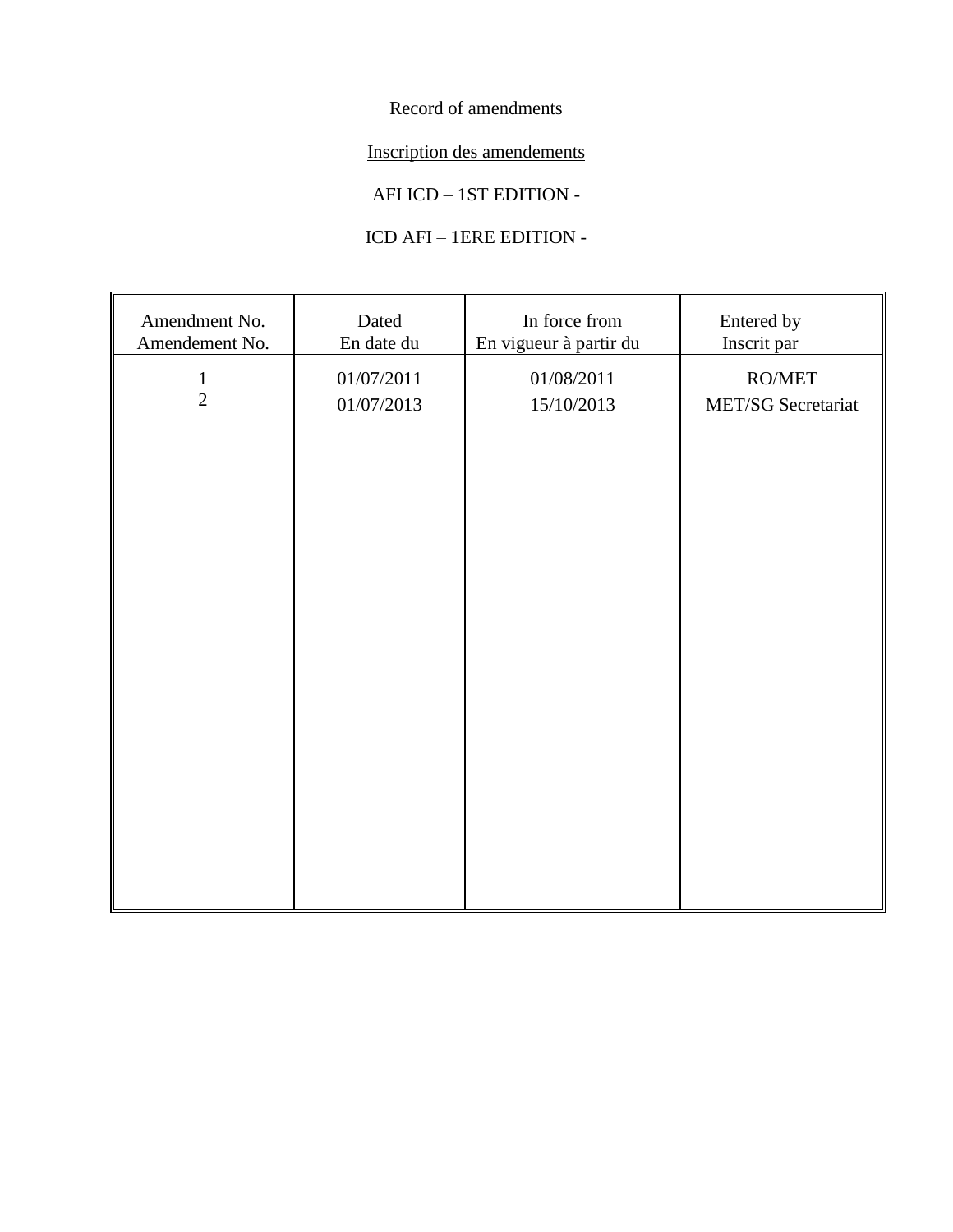# **TABLE OF CONTENTS**

# Page

| $\mathbf{1}$<br>1.1<br>1.2<br>1.3                                                 |
|-----------------------------------------------------------------------------------|
| $\overline{2}$<br>2.1<br>2.2<br>2.3                                               |
| $\overline{3}$<br>3.1<br>3.2                                                      |
| $\overline{4}$                                                                    |
| $\mathfrak{H}$<br>5.1<br>5.2                                                      |
| AVAILABILITY OF DATABASE CATALOGUES ON INTERNET SERVERS AND<br>6.                 |
| 7 <sup>7</sup>                                                                    |
| ANNEX 1:<br>AFI OPMET DB Catalogue Section 1 :Error! Bookmark not defined.        |
| AFI OPMET DB Catalogue Section 2 :Error! Bookmark not defined.<br><b>ANNEX 2:</b> |

ANNEXE 3 : AFI OPMET DB Catalogue Section 3 :............Error! Bookmark not defined.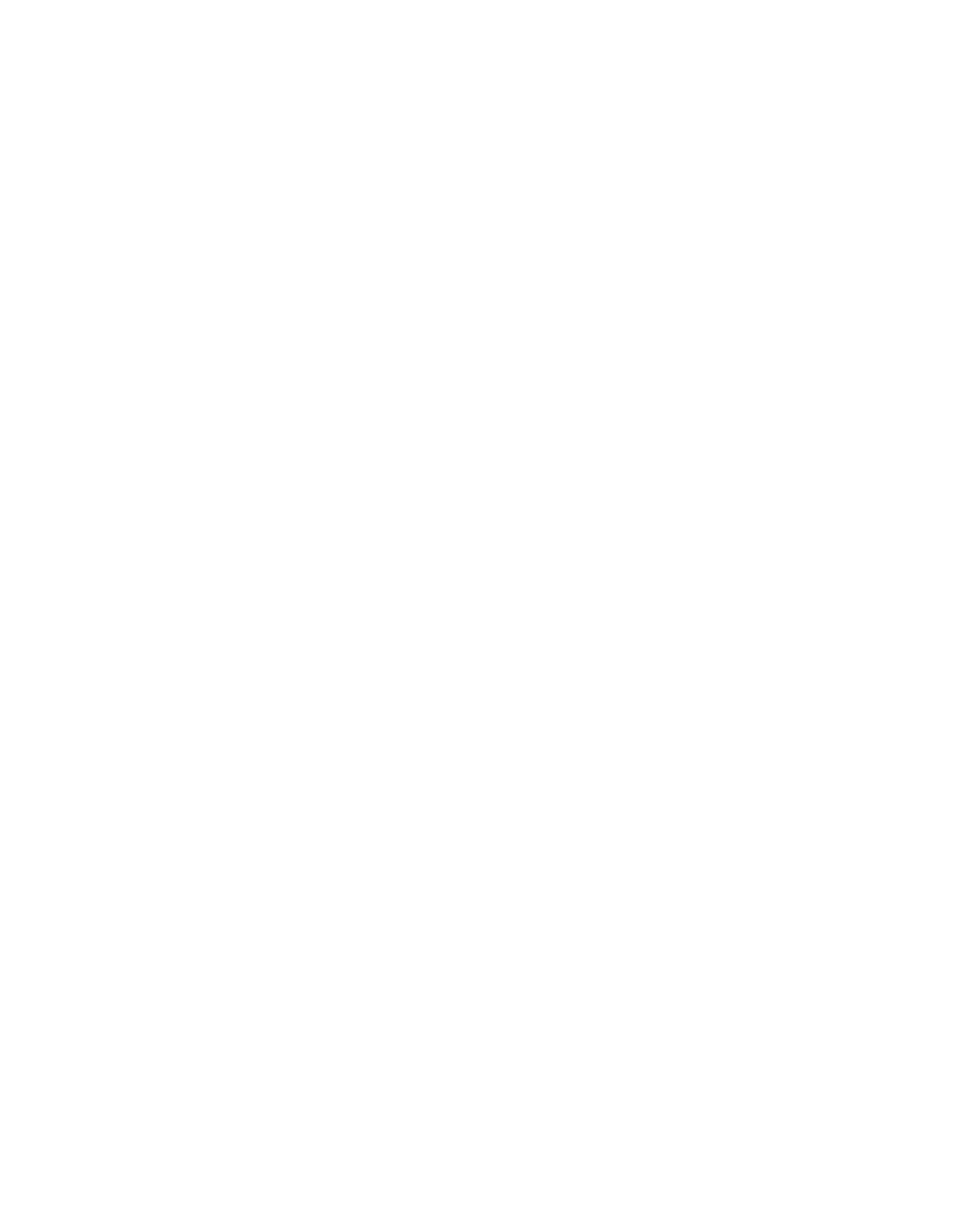# <span id="page-4-0"></span>**1 INTRODUCTION**

## <span id="page-4-1"></span>**1.1 Purpose**

1.1.1 This Interface Control Document (ICD) describes the standard interrogation procedures for access to the designated Regional OPMET Databanks (RODBs) in the AFI Region. By accessing these databanks, the user implicitly acknowledges the disclaimer in paragraph 6.

# <span id="page-4-2"></span>**1.2 Content**

1.2.1 The ICD contains details of:

- locations and AFTN addresses of the RODBs;
- request and reply AFTN message formats; and
- standard available meteorological products.

#### <span id="page-4-3"></span>**1.3 Publication**

1.3.1 The ICD is published and maintained up-to-date by the ICAO Regional Offices, Dakar and Nairobi.The RODBs should notify regularly the Regional Offices of any changes in the procedures or content of the respective data banks.

## <span id="page-4-4"></span>**2 REGIONAL OPMET DATABANKS**

#### <span id="page-4-5"></span>**2.1 Location**

The designated RODBs in the AFI Region are located at Dakar, Senegal and Pretoria, South

Africa.

#### <span id="page-4-6"></span>**2.2 AFTN Access Addresses**

The AFTN addresses that should be used to access the RODBs are the following:

| Dakar    | <b>GOOYYZYZ</b> |
|----------|-----------------|
| Pretoria | FAPRYYMYX       |

# <span id="page-4-7"></span>**2.3 OPMET Data Types**

2.3.1 The following meteorological data types, as defined by the WMO data designator indicator, are stored and available on request from the RODBs:

| <b>TT</b> | <b>Message Type</b>         |
|-----------|-----------------------------|
| SA        | METAR/SPECI(1)              |
| FC        | $9/12$ HR TAF               |
| FT        | 18/24/30 HR TAF             |
| FA        | GAMET(2)                    |
| WА        | AIRMET(2)                   |
| WS        | <b>SIGMET</b>               |
| WС        | Tropical Cyclone SIGMET (3) |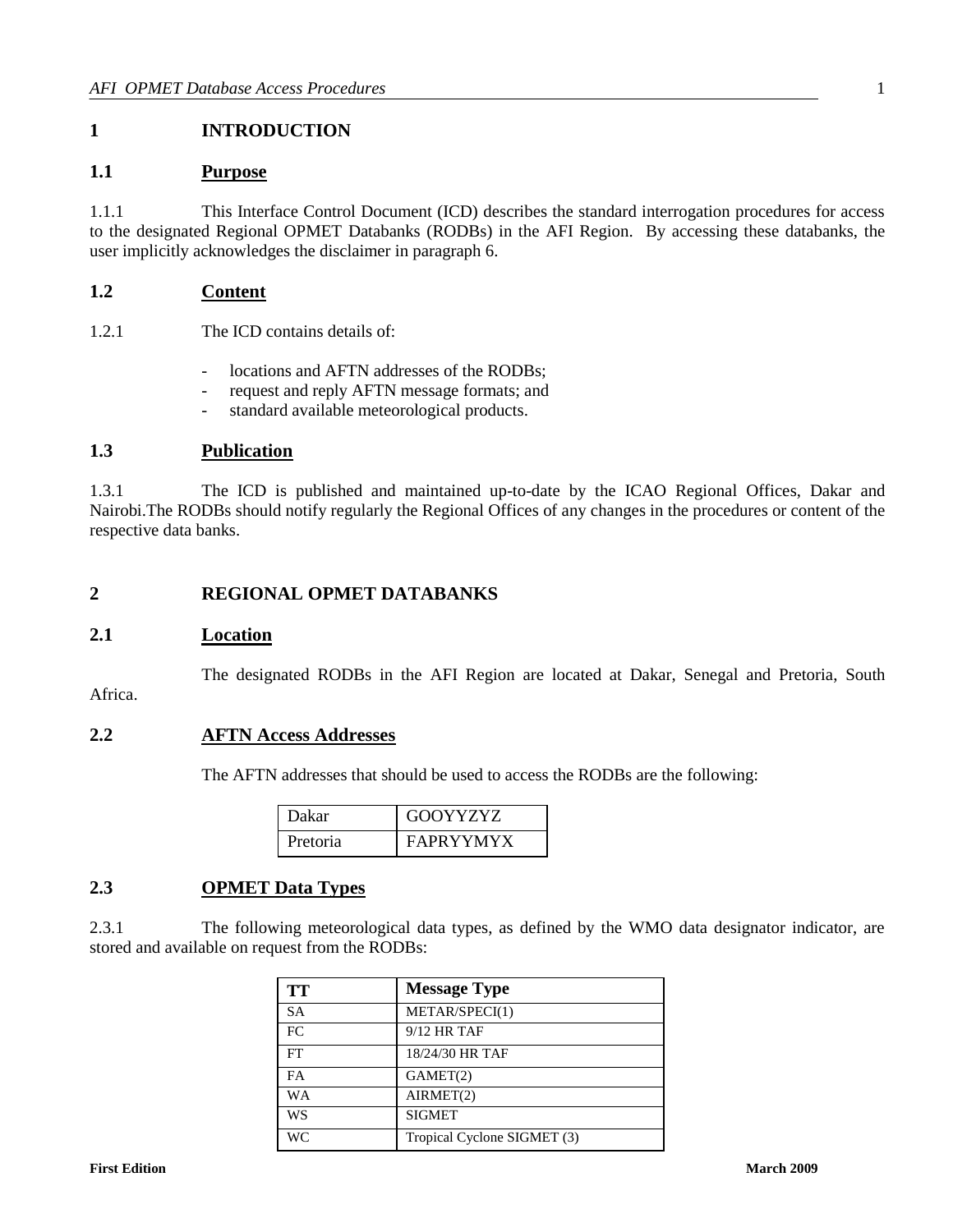| WV | Volcanic Ash SIGMET(3)          |  |
|----|---------------------------------|--|
| UA | Special AIREP (2)               |  |
| FV | Volcanic Ash Advisory (VAA)     |  |
| FK | Tropical Cyclone Advisory (TCA) |  |

*Note (1): A reply for a METAR request will consist of the latest METAR or SPECI reports available for the concerned station.*

*Note(2): Not yet available in the AFI OPMET Databases*

*Note(3): When a query for WS SIGMET is received, the reply will contain valid WS,WC and WV SIGMETs that are available for the FIR* 

2.3.2 Further data types may be added as new requirements emerge. Only data with valid WMO abbreviated headings as defined in the WMO publication No.386 should be processed.

#### <span id="page-5-0"></span>**3 REQUEST/REPLY MESSAGE FORMAT**

#### <span id="page-5-1"></span>**3.1 Request messages**

3.1.1 Request messages should follow the AFTN standard telecommunication procedures as defined in Annex 10, Volume II. The text part of the messages should be as defined in this document.

*Note: The standard AFTN message start and end characters and alignment characters (SOH, STX and ETX for ITA-5 format or ZCZC and NNNN for ITA-2 format) have been omitted for clarity in the following examples.* 

- 3.1.2 Request messages should use the AFTN priority GG.
- 3.1.3 The general format of the request message is as follows:

**GG xxxxxxxx YYGGgg yyyyyyyy RQM/TTCCCC,(report(s)).../TTAAii, (bulletin(s))...= RQM/TTCCCC,(report(s)).../TTAAii, (bulletin(s))...= ….**

The meaning of the groups and symbols in the request message is as follows:

## 3.1.3.1 In the AFTN heading:

| GG                                                                                           | priority indicator                                                |  |
|----------------------------------------------------------------------------------------------|-------------------------------------------------------------------|--|
| <b>XXXXXXXX</b>                                                                              | AFTN address of the databank                                      |  |
| <b>YYGGgg</b>                                                                                | date-time group specifying the filing time of the request message |  |
| <b>YYYYYYYY</b>                                                                              | AFTN address of the originator of the request                     |  |
| $\Box$ . In the common that the common to the control of $\Lambda$ . $\Lambda$ and $\Lambda$ |                                                                   |  |

3.1.3.2 Each data request line is composed of the following elements:

| RQM/ | indicates the start of a data request line      |
|------|-------------------------------------------------|
| TT   | WMO data type identifier (as per paragraph 2.3) |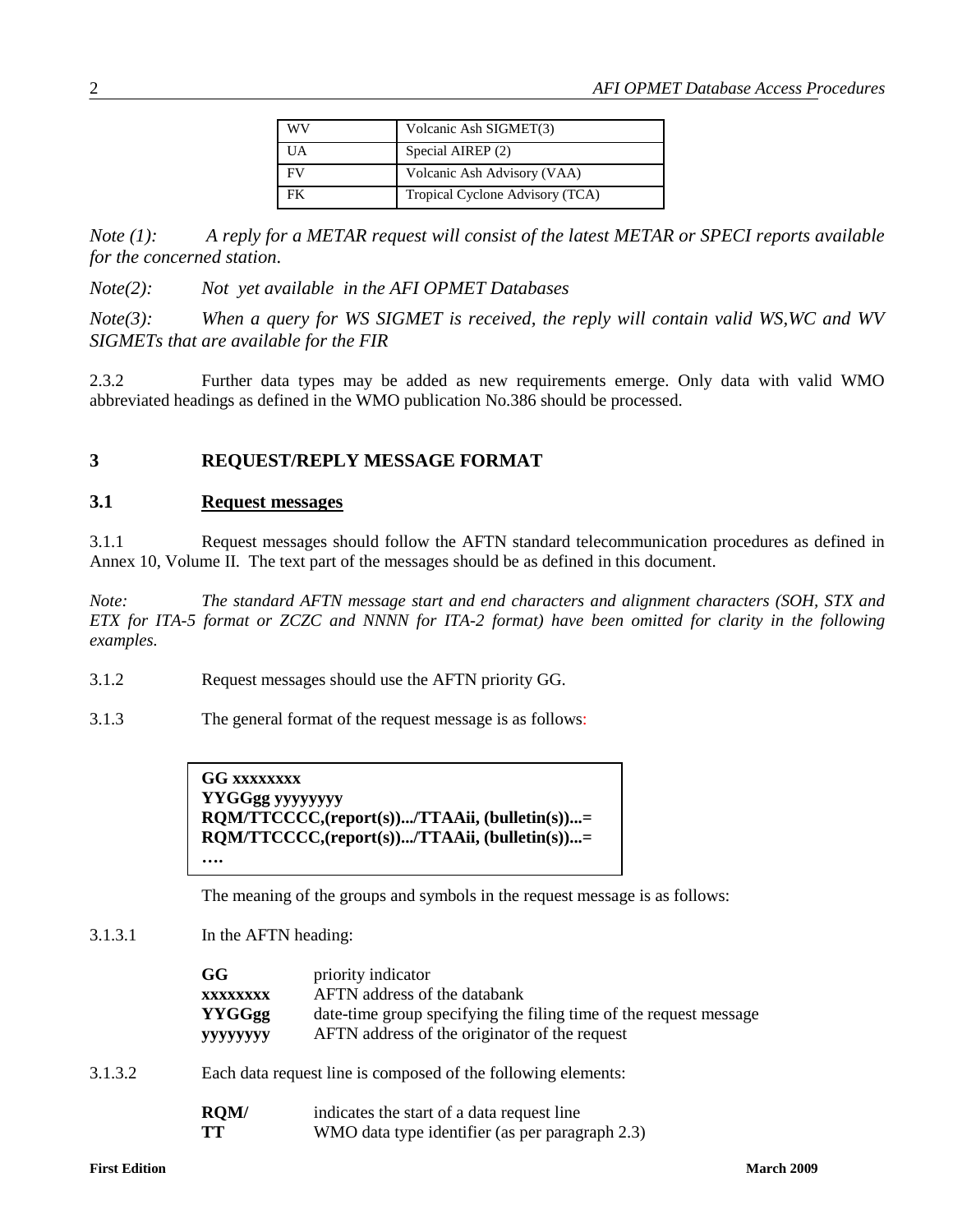| <b>CCCC</b> | 4-letter location indicator (as per ICAO Doc 7910)        |
|-------------|-----------------------------------------------------------|
| -or         |                                                           |
| AAii        | bulletin identifier (WMO Manual No. 386, table C1 for AA) |
| $=$         | indicator of the end of a request line.                   |

3.1.3.3 Delimiters can be used within a request line as follows:

- **,** indicates more requests for reports or bulletins for the same data type or different data types for one location;
- **/** indicates a new data type request within the same data request line.

3.1.4 The length of the request line should not exceed 69 characters including 'RQM' and the '=' signal. Up to ten request lines can be included in one AFTN request message, unless otherwise specified by the RODB (see the Restrictions paragraph in the Appendices).

#### 3.1.5 **Examples of request types**

3.1.5.1 *Request for one data type at one location*

The format of the request line to obtain one meteorological data type for one location is as follows:

#### **RQM/TTCCCC=**

Examples:

- 1. RQM/SAFBSK=
- 2. RQM/FCFAJS=
- 3.1.5.2 *Request for one data type at two or more locations*

The format of the request line to obtain one MET data type for two or more locations is as follows:

#### **RQM/TTCCCC1,CCCC2,......,CCCCn=**

*Note: Up to ten locations can be included in a request line.*

Examples:

- 1. RQM/SAYSSY,YBBN,YMML=
- 2. RQM/FTNZAA,NZCH=

#### 3.1.5.3 *Request for two or more data types at one location*

The format of the request line to obtain two or more MET data types for one location is as follows:

#### **RQM/TT1CCCC,TT2,......,TTn=**

Examples:

- 1. RQM/SAFQMP,FC=
- 2. RQM/FTFADN,SA,WC=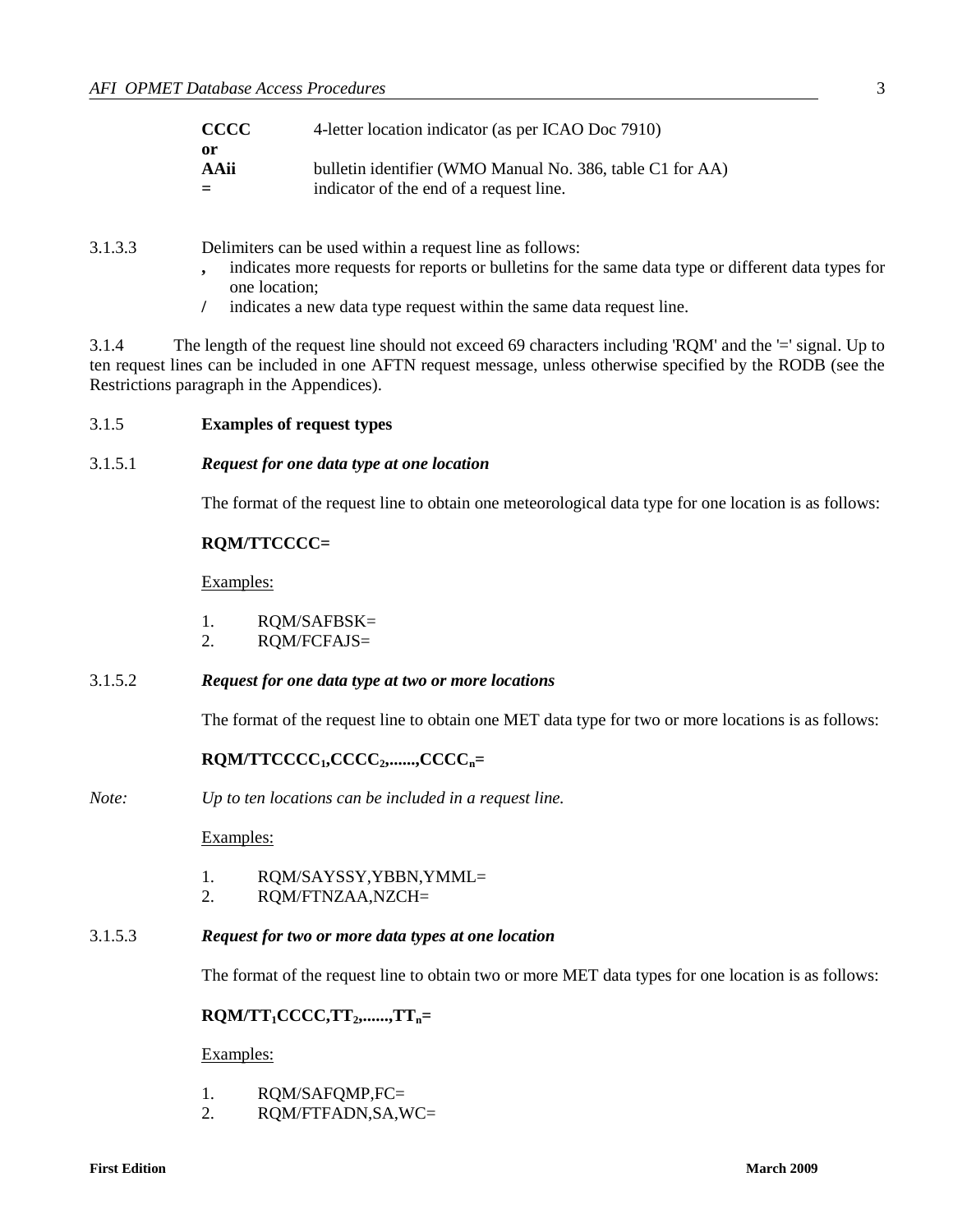# 3.1.5.4 *Request for different data types at different locations*

The format of the request line to obtain different MET data types for a number of locations is as

follows:

**RQM/TT1CCCC,CCCC, …/TT2CCCC,CCCC,…/....../TTnCCCC,CCCC,…=**

Examples:

1. RQM/SAFBSK/FCFQMP,FBMN/FTFBSK=

#### 3.1.5.5 *Request for a meteorological bulletin*

The format of the request line to obtain a Meteorological Bulletin is as follows:

#### **RQM/TTAAii=**

Examples:

- 1. RQM/FTAE31=
- 2. RQM/SATH33=

*Note: Only one bulletin can be requested in a RQM request line. Up to six bulletins can be included in a request message*

#### 3.1.5.6 *Other request options*

RODBs may apply other specific request formats and options, such as requesting a number of preceding messages of certain data type, which should be described in the "specific request formats" section in the Appendices for each RODB.

## <span id="page-7-0"></span>**3.2 Reply messages**

3.2.1 If the AFTN address of the originator of a request is authorised, the databank should automatically reply to the AFTN originator address given in the request message.

3.2.2 Valid requests for bulletins and/or messages should produce an answer, which should be returned in a standard WMO bulletin format embedded as text in a standard AFTN message. Each bulletin should be sent as a separate message.

3.2.3 Per valid requested bulletin or message(s) belonging to the same type and concerning valid stored messages, one or more reply bulletins should be generated. Non-valid requested groups should be replied by an appropriate *Information* or *Error* reply message.

3.2.4 In preparing the reply messages by the RODBs the following should apply (See also notes at para.2.3.1).

3.2.4.1 A reply to a METAR request should consist of the latest METAR and/or SPECI reports available for the requested station.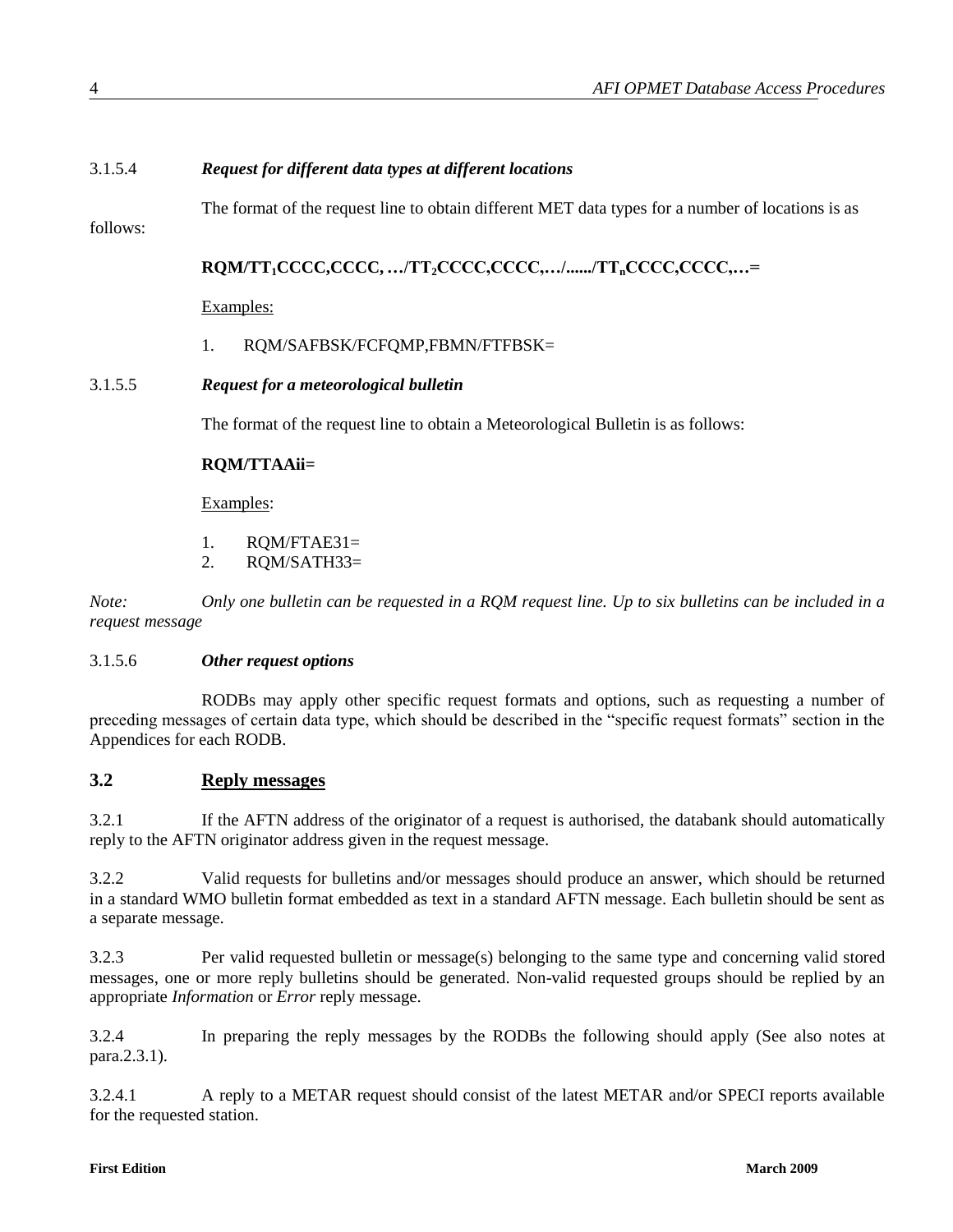3.2.4.2 When a request for SIGMET of any type (WS, WC or WV) is received, the reply should contain all valid WS, WV and WC SIGMETs that are available for the FIR concerned.

#### 3.2.5 **Format of the reply message**

3.2.5.1 The WMO abbreviated heading of a reply message will be constructed as:

#### **TTAAii CCCC YYGGgg**

where,

| TT <sup></sup> | $=$ is the requested data type (e.g., SA)                                                    |
|----------------|----------------------------------------------------------------------------------------------|
| AA             | $=$ <b>XX</b> : fixed geographical designator for database reply or as specified by the RODB |
| ii -           | $= 99$ : fixed bulletin number for database reply or as specified by the RODB                |
| <b>CCCC</b>    | $=$ location indicator of the reply database (e.g. FACT, HKJK, etc.)                         |
| YYGGgg         | $=$ date-time group (DTG) depending on the original DTG of the bulletin header               |

*Note: For the issuing time of TAF and the observation time of METAR the user should refer to the DTG in the reports, which might be different from the DTG in the header.* 

#### Example:

SAXX99 VTBB 031200 METAR CCCC 031200Z … METAR CCCC 031200Z …

#### 3.2.6 **Format of the** *Information* **and** *Error* **reply messages**

3.2.6.1 Currently the RODBs are using different formats of the "*Information and Error messages*", which are sent to the originator of the request when the RODB is not in a position to send back valid OPMET data. The format of these messages is specified in the Appendices for each RODB.

#### <span id="page-8-0"></span>**4 DATABASE MISUSE AND ABUSE**

4.1 The RODBs should on a continuous basis monitor all the requests received from AFTN-users. In order to determine possible abuse or misuse of the AFI Infrastructure (AFI RODBs and AMBEX scheme), a detailed investigation may be performed for all frequent users. A frequent user is a user performing 100 requests or more per day, on a regular basis.

4.2 These investigations might lead to the detection of:

4.2.1 **Misuse** of the DB: the DB is not used in the way it is intended to.

A typical example of misuse would be a user requesting on a regular basis (e.g. every hour) the same reports. In case of misuse of a RODB, the ICAO Regional Office should be notified and requested contact the database user , together with its Parent RODB or AMBEX centre (or equivalent for interregional users), in order to find an alternative way to receive the required data. If a suitable solution is found to receive the data using the regular OPMET exchange procedures, but this solution is not accepted by the databank user (i.e. the misuse continues), then the RODB could decide to limit *or block* the access to the AFI OPMET Database for this user.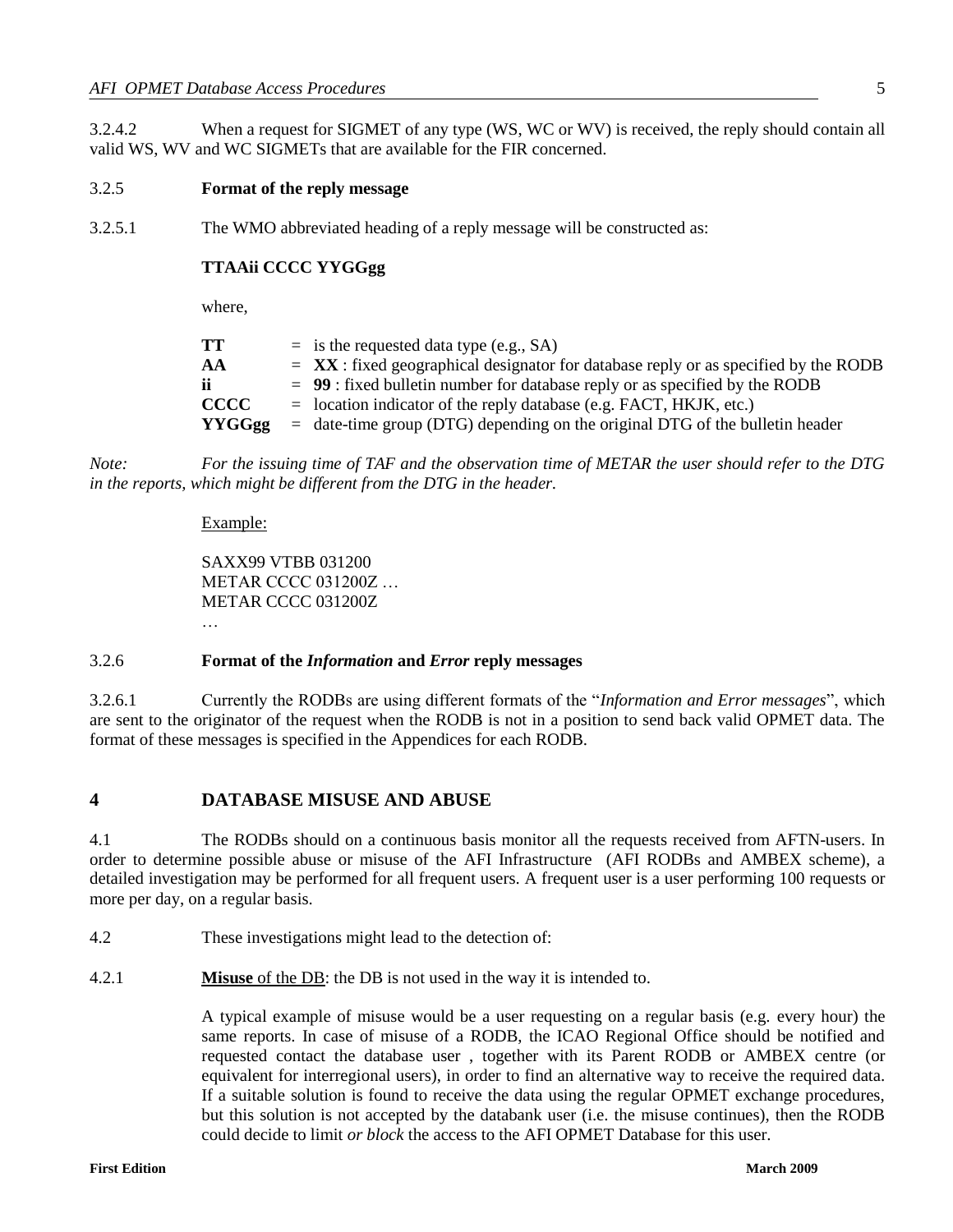4.2.2 **Abuse** of the DB: users are requesting data they are not entitled to receive or it is suspected that users use the data for commercial purposes.

> In case of abuse of the RODB is suspected, the database user might be contacted by the ICAO Regional Office with a request for information on its databank use. After investigation, the RODB could decide to limit *or block* the access to the AFI OPMET Database for this user.

# <span id="page-9-0"></span>**5 AFI OPMET DATABASE CATALOGUE**

# <span id="page-9-1"></span>**5.1 Basic principles**

5.1.1 The AFI OPMET Database Catalogue consists of lists of OPMET products that are required to be available in the AFI Regional OPMET Databanks, based on the requirements stated in the AFI ANP and additional requirements by airlines, which have been agreed with the provider States.

5.1.2 AMBEX scheme and the RODBs should ensure availability of the required OPMET information from all AFI aerodromes included in the AOP Table of the AFI Basic ANP (respectively, in the FASID Table MET 1A). In addition, requirements for non-AOP aerodromes have been stated by airlines to support the evolving operations, especially the long-haul and ETOP flights. These requirements are included in the SADIS User Guide, Annex 1. The AFI OPMET Database Catalogue should include also those non-AOP aerodromes, for which the States concerned have agreed to provide the required OPMET information.

5.1.3 The AFI OPMET Database Catalogue is provided in three sections as follows:

#### *a) Message types METAR/SPECI, FT TAF and FC TAF: (section 1) The list of required reports is based on the CCCC list contained in the ANP/FASID (*Facillities and Services Implementation Document)*, adopted by ICAO. The names of the CCCC locations and States are those listed in AFI FASID Tables MET 1A and 2A.*

*b) SIGMET: (section 2) SIGMETs for all FIRs are required. The SIGMET list is based upon the list from ICAO AFI FASID Table MET 1B.*

#### c) Bulletins: (section 3)

Bulletin requests are shortcuts for requests of lists of reports. The reply to a bulletin request consists of one or more messages containing the latest valid (not NIL) reports of the requested stations. The bulletin list is based on the AFI bulletin tables. The bulletins selected for this catalogue:

- belong to the AFI area (European "AA" in the header)
- have an "ii"  $< 50$
- contain at least one station of the AFI OPMET DB station catalogue

Some further manual selection was done, in case of duplicate TTAAii in the headers.

# <span id="page-9-2"></span>**5.2 Catalogue**

Section 1 : METAR/SPECI, FT TAF and FC TAF : Annex 1 Section 2 : SIGMET : Annex 2 Section 3 : Bulletins : Annex 3

5.2.1 The AFI OPMET data catalogue is placed on the ICAO website under the following link: **http://www.icao.int/WACAF/Documents/edocs/wacaf\_afi\_opmet\_data\_banks\_en.pdf**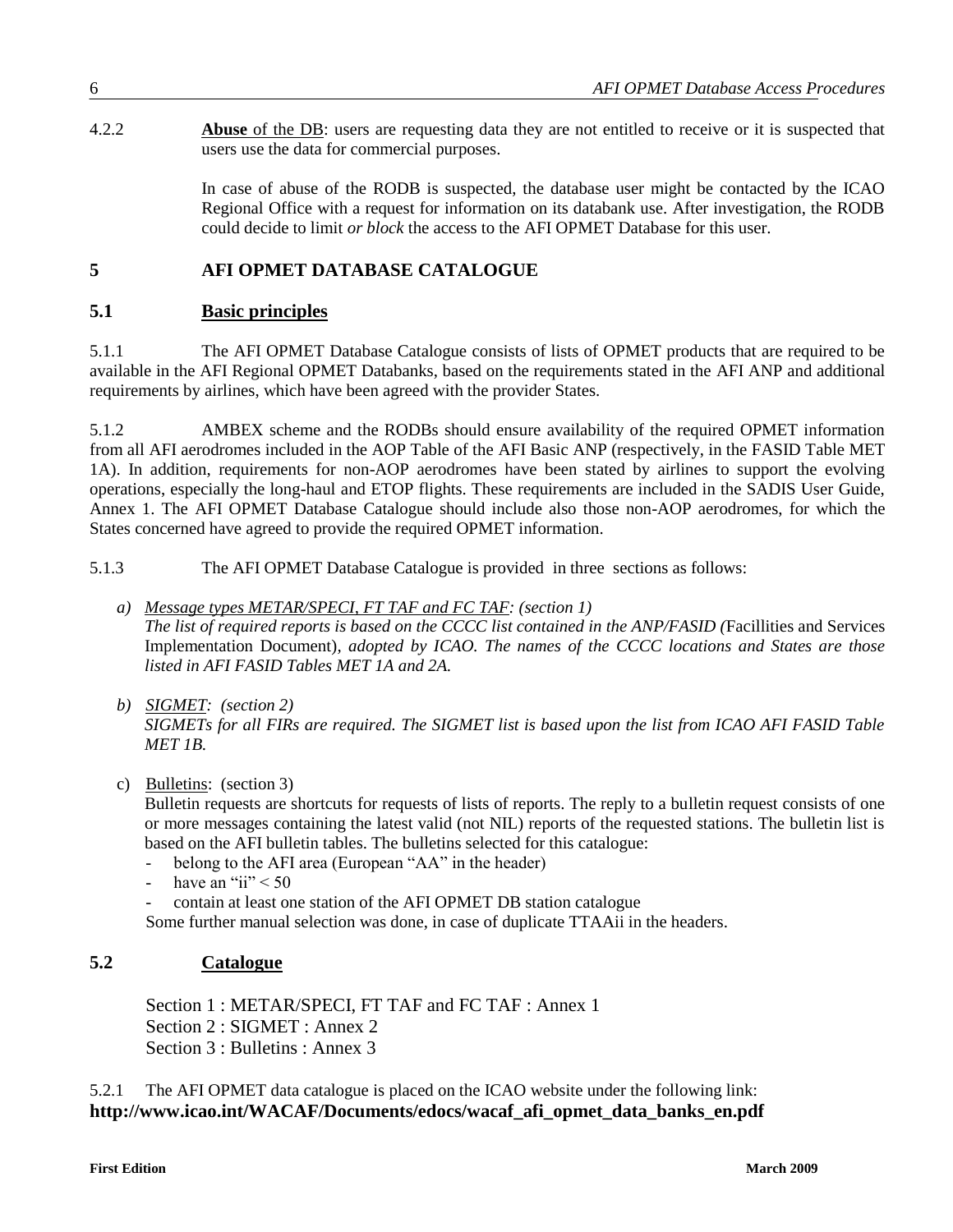# <span id="page-10-0"></span>**6. AVAILABILITY OF DATABASE CATALOGUES ON INTERNET SERVERS AND CONTACT ADDRESSES**

| <b>DB</b> Agent | Catalogue on internet server                                      | <b>Contact address</b>                                                                               |
|-----------------|-------------------------------------------------------------------|------------------------------------------------------------------------------------------------------|
| <b>DAKAR</b>    | <b>DAKAR</b> Catalogue:<br>http://brdo.asecna.org                 | Représentation de l'ASECNA au<br>Sénégal<br>BP 8132 Aéroport Léopold Sédar                           |
|                 |                                                                   | Senghor, Dakar/Yoff, Sénégal<br>Fax: $+221$ 33 820 06 00<br>AFTN: GOOYYZYZ                           |
|                 |                                                                   | South African Weather Service HQ                                                                     |
| <b>PRETORIA</b> | http://aviation.weathersa.co.za/#showopmet<br>databank?action=rqm | Postal Address<br>Private Bag X097<br>Pretoria<br>0001<br>South Africa                               |
|                 |                                                                   | <b>Physical Address</b><br>442 Rigel Avenue South<br>Erasmusrand<br>Pretoria<br>0181<br>South Africa |
|                 |                                                                   | Telephone numbers<br>Tel: +27 (0) 12 367 6000<br>Fax: +27 (0) 12 367 6300<br>(Reception)             |
|                 |                                                                   | <b>AFTN: FAPRYMYX</b>                                                                                |

 $+$ . : The AFI OPMET Database Catalogue is the combined catalogue for the two AFI OPMET DBs (Dakar and Pretoria), defining their minimum common contents. The file structure and its contents is identical on all two FTP servers.

# <span id="page-10-1"></span>**7. DISCLAIMER**

- 7.1 Usage of the AFI RODBs implies that the user has taken notice of the disclaimer below, and accepts the associated consequences.
- 7.1.1 The lists of bulletins and stations in the AFI OPMET Database Catalogue only consist of lists of required data. It does not mean that these data are presently received in the AFI OPMET Database, or have been yet received.